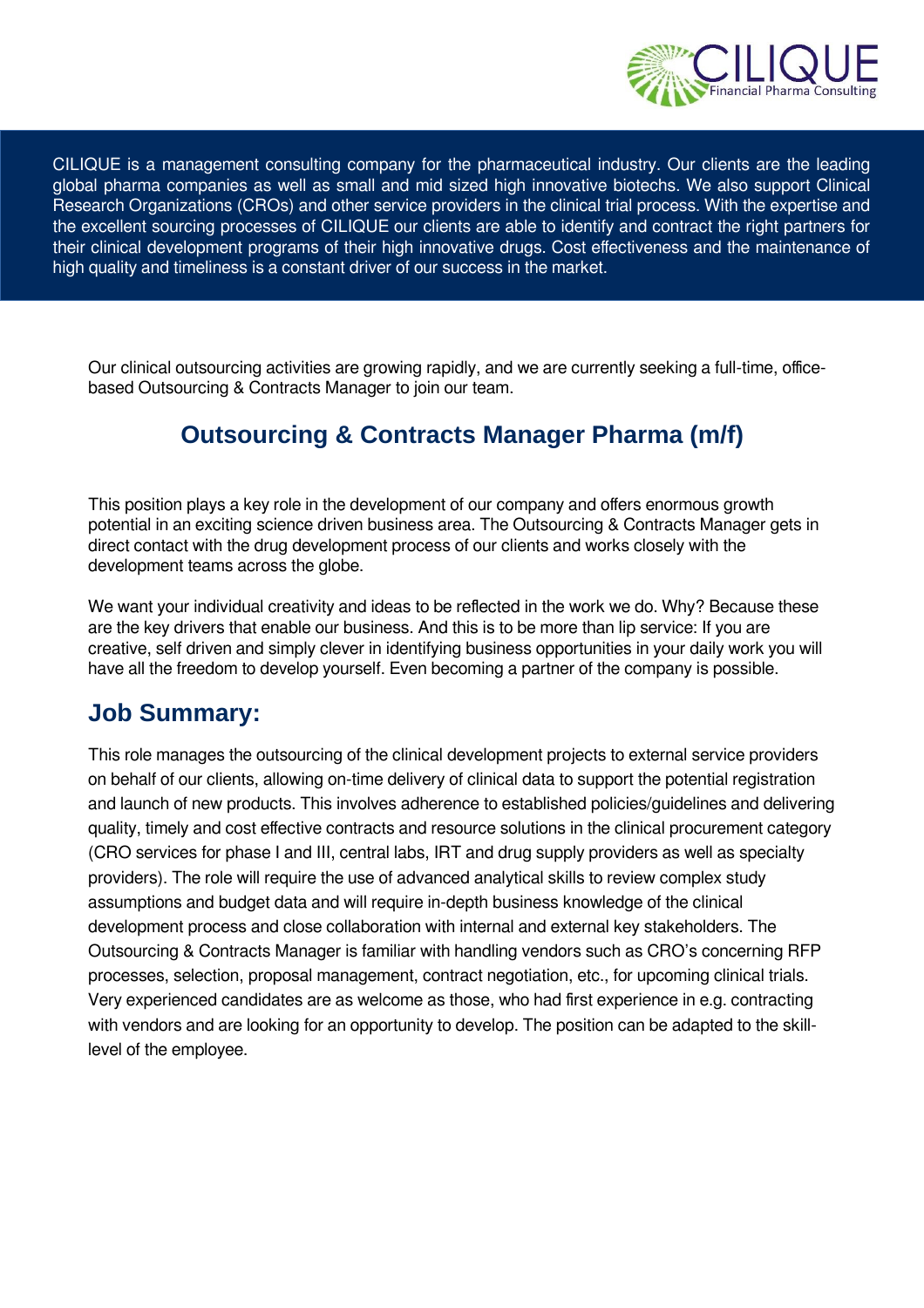# **Roles & Responsibilities of the position:**

- Preparation of detailed request for proposal (RFP) documents, selection and contracting of external suppliers for clinical trials. Preparation of individual contracts following agreed templates and in cooperation with legal counsels and departments
- Lead contract and budget negotiations with service providers, balancing time, cost and quality considerations
- Process and deliver quality contracts according to local/divisional standards and guidelines in collaboration with functional partners including but not limited to Legal, Finance and QA
- Realization of strategic outsourcing decisions (e.g. ensuring the global bundling buying power with preferred external suppliers for particular service areas and stakeholder management within the functional departments)
- Participate as subject matter expert in the global clinical operations teams to support the program development throughout the life-cycle
- Periodic development / review of the cooperation with the external suppliers
- Performance analysis and management of the external suppliers on a global level
- Intervene and support the team to address and resolve issues with vendors or internal stakeholders.
- Experienced candidates will also support training seminars in the subject matter of clinical outsourcing as well as business development initiatives for CILIQUE like attending international conferences in the pharmaceutical area.

## **Job Requirements:**

- A degree in a scientific, legal or financial discipline
- At least 1 year of experience, preferably in a clinical research setting or equivalent, or relevant experience working in the pharmaceutical industry. Detailed understanding of the clinical development process and robust understanding of the management of clinical trials as well as intensive knowledge of the vendor marketplace
- Demonstrated knowledge of the preparation and maintenance of contracts and budgets
- Leadership skills
- Ability to achieve savings targets
- Ability to complete projects on time and within budget
- Attention to detail
- Strong written and oral communication skills
- Strong problem solving skills